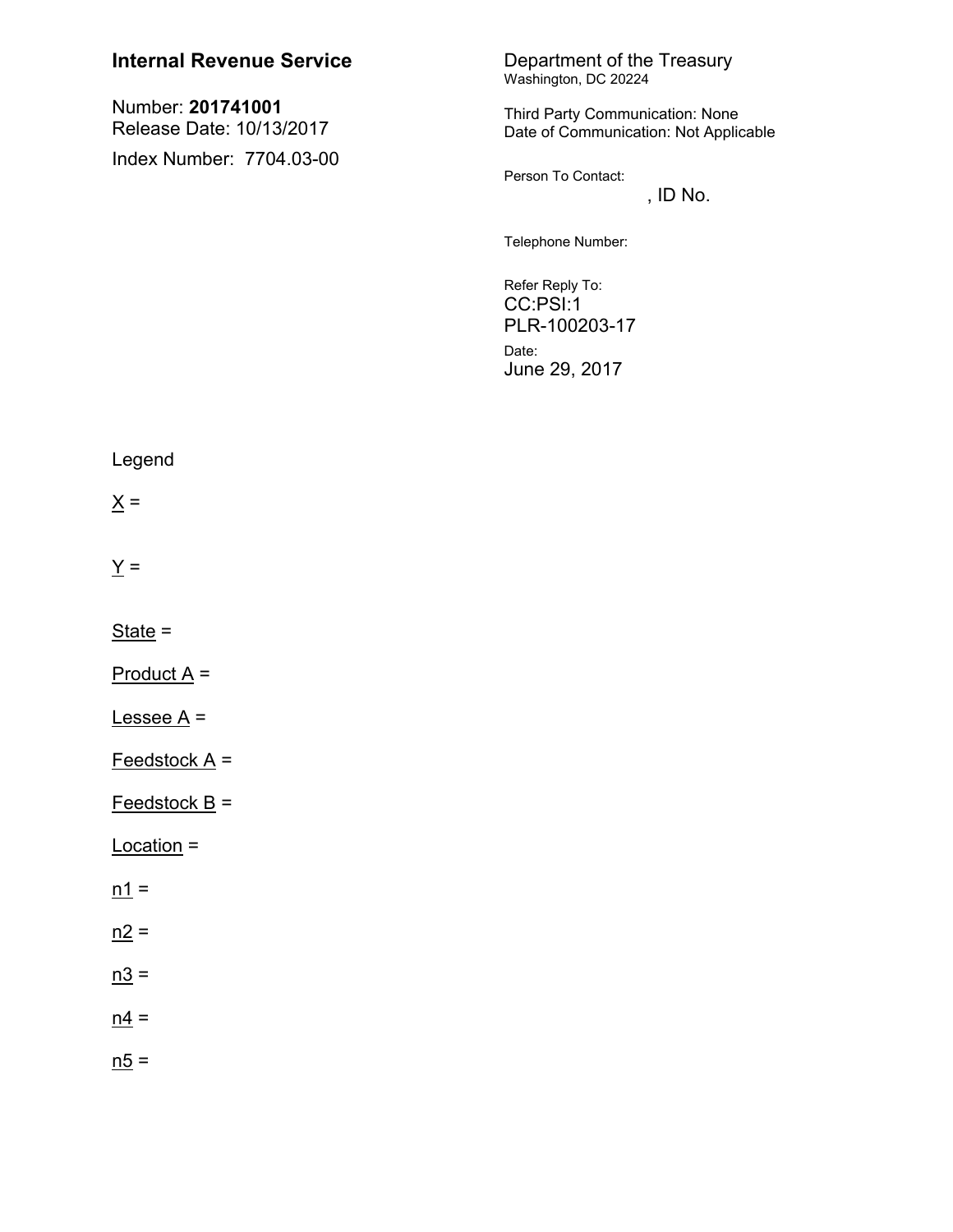$n6 =$ 

Dear :

This letter responds to a letter dated December 22, 2016, and subsequent correspondence, submitted on behalf of X by X's authorized representative, requesting rulings under section 7704(d)(1) of the Internal Revenue Code (Code).

### **FACTS**

 $X$  is a State law corporation. Y is a State law limited liability company wholly owned by X, interests in which may be sold in an initial public offering. X represents that Y will be engaged in the production and marketing of Product A, a nitrogen-based fertilizer. X represents that Y will sell Product A in bulk to customers operating in agricultural and non-agricultural industries. X further represents that all of the Product A produced by Y is marketable as fertilizer for agricultural purposes.

X owns an n1-acre campus and entered into a ground lease with Lessee A with respect to a portion of the campus (the "Site"). Lessee A owns and operates a processing plant on the property it leases from X. In addition to the land, the campus has utilities infrastructure for providing electricity, water, and sewage services to Lessee A. X intends to transfer to Y the assets currently owned by X, including the property leased to Lessee A and assign the Amended Lease to Y.

# **Flat Rent and Percentage Rent**

Under the Amended Lease, in consideration for the use of, or the right to use, a portion of the Site, Lessee A will pay an amount equal to the sum of the Flat Rent currently called for under the lease, the Feedstock A Percentage Rent, and the Feedstock B Percentage Rent (the Feedstock A Percentage Rent and the Feedstock B Percentage Rent together referred to as the "Percentage Rent"). The Flat Rent is equal to \$n2. The Feedstock A Percentage Rent is equal to n3% of Lessee A's sales of Feedstock A to Y. The Feedstock B Percentage Rent is equal to a percentage of Lessee A's sales of Feedstock B to Y. The percentage with respect to the Feedstock B Percentage Rent is equal to the following formula: the difference between the market price agreed upon by the parties of Feedstock B and the current price of Feedstock B (\$n4) divided by the market price of Feedstock B.

# The Fees

In addition to the Flat Rent and Percentage Rent, Lessee A pays the Utilities Overhead Fee of \$n5 per year subject to a consumer price index adjustment, for certain utilities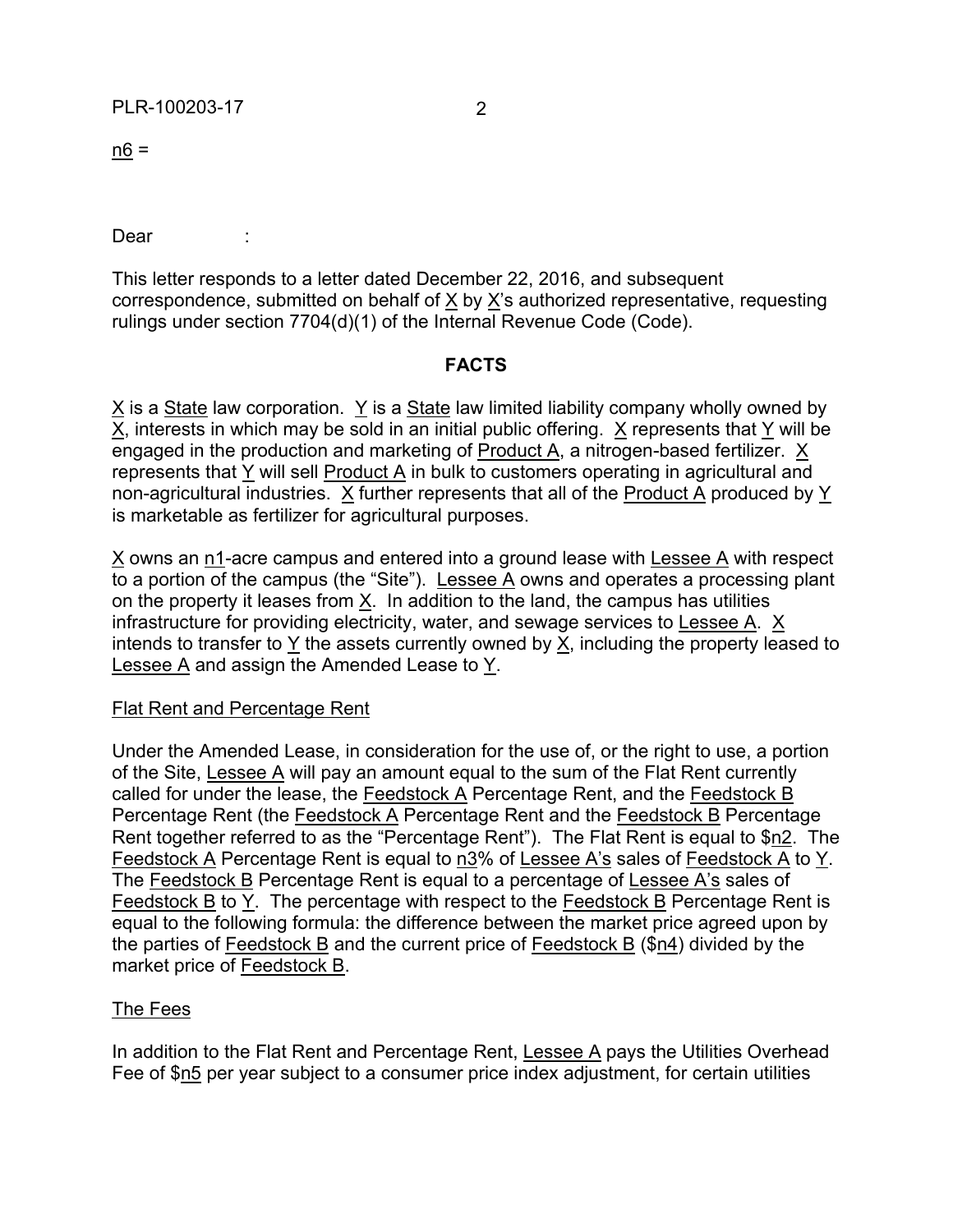overhead. Lessee A also pays the Pollution Control Fee to cover the overhead and maintenance of the sewage treatment system at a charge of \$n6 per thousand gallons of effluent emanating directly from Lessee A's operations. X charges Lessee A for maintaining X's infrastructure in the manner described in this letter. X represents that the maintenance performed by X is only with respect to the infrastructure owned by X, not the infrastructure owned by Lessee A.

### Infrastructure

X owns wires and other electrical infrastructure (electrical panels, breakers, switchgear and poles) that carry electricity from a substation located on X's campus, but owned by the local utility, to X's tenants. X's electrical infrastructure connects to Lessee A's infrastructure at the border of Lessee A's ground lease and the electrical infrastructure that carries electricity within the bounds of Lessee A's ground lease is owned by Lessee A.

Water arrives on the campus through underground pipes owned by X, which transport water from the Location. Water is then carried to Lessee A's plant through pipes located beneath the land subject to the ground lease. Ownership of the water piping system is divided at the point where Lessee A's ground lease starts, so that pipes outside of the ground lease area are owned by X and those within the ground lease area are owned by Lessee A. The structures owned by X that are related to the provision of water to tenants include water pipes and pumps and a water clarifier. X represents that the amount of water supplied by the ---------------------------- is grossly inadequate to provide the water needed by Lessee A for its processing activity.

Sewage is carried away from Lessee A's plant through X's underground drainage system consisting of piping and various sump pumps. Similar to water pipes, ownership of sewage pipes is divided at the perimeter of Lessee A's ground lease area.

#### Fees for Services

 $\overline{a}$ 

The Utilities Overhead Fee covers Lessee A's share of the maintenance of the electrical infrastructure owned by X that provides electricity to Lessee A's leased property. The maintenance activities include inspection, cleaning, testing of safety systems, and overhaul and repair of components that can wear out (the "Electric Services"). X does not maintain the infrastructure owned by Lessee A. The Utilities Overhead Fee also covers the infrastructure and maintenance of the water delivery system (the "Water Services"). The Utilities Overhead Fee does not include charges for the actual usage of water.<sup>1</sup> Furthermore,  $\underline{X}$  represents that it is providing water only to its tenants on the campus and no water is being sold to others, such as to neighboring properties

 $-1-\frac{1}{2}$  and  $-1-\frac{1}{2}$  and  $-1-\frac{1}{2}$  and  $-1-\frac{1}{2}$  and  $-1-\frac{1}{2}$ 

 $1$  The separate charge for water usage also pays for the treatment of the water.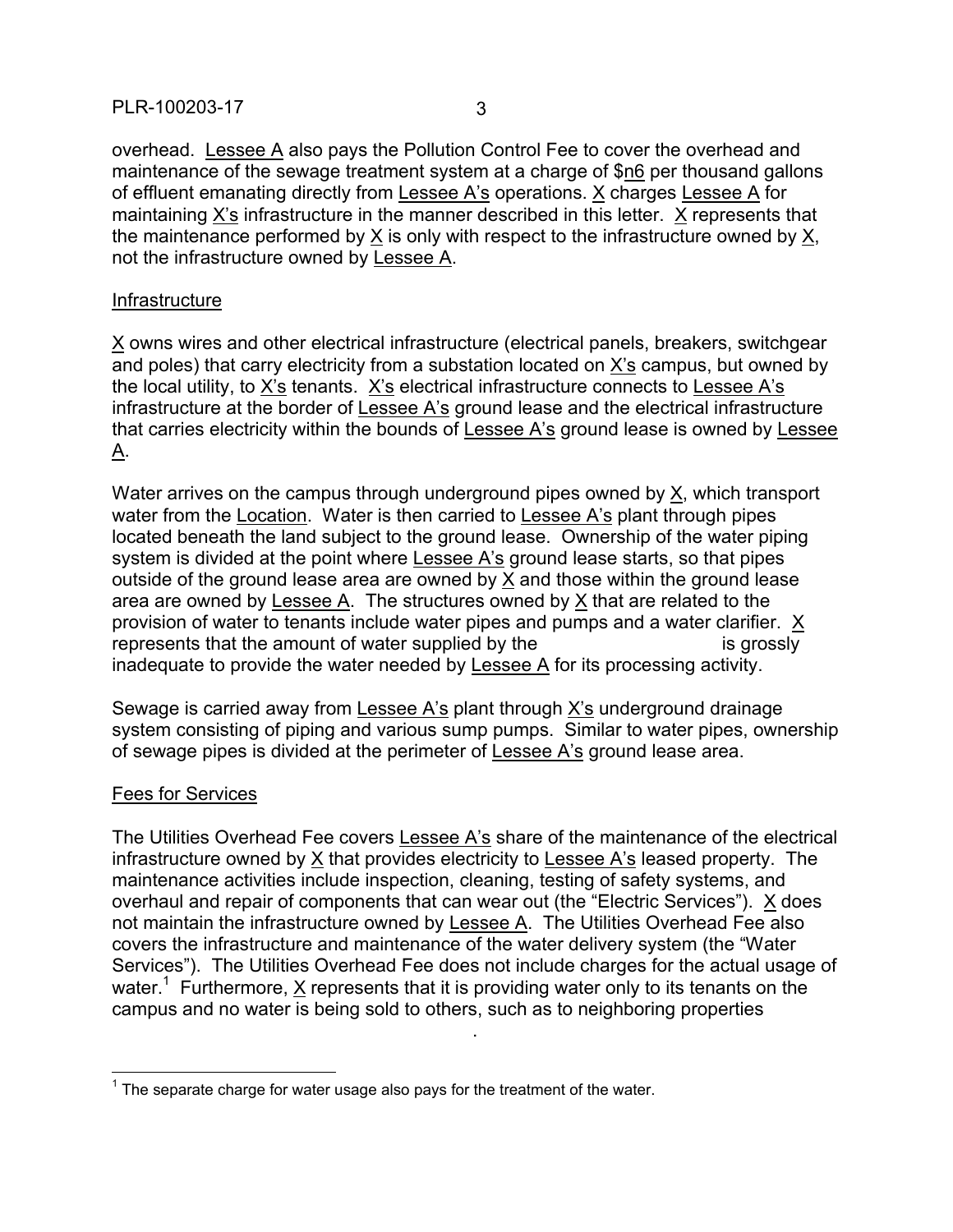Lessee A also pays a Pollution Control Fee to cover the infrastructure and maintenance of the sewage treatment system. The sources of the waste that feed into the sewage system consist primarily of two types: (i) sewage and rainwater collection and (ii) waste water that is "blow down/purge" from Lessee A's cooling towers, boilers, and water purification units. X represents that it is able to isolate and account for the amount of the Pollution Control Fee that comes from each of these two types and will not treat the portion of the Pollution Control Fee that is paid for blowdown/purge as rents from real property. The waste treatment system is used by all tenants as well as X. The Pollution Control Fee does not cover the cost of treating the sewage, only the cost of maintaining the system that allows Lessee  $\overline{A}$  to tie into  $\underline{X}$ 's system and to move Lessee A's sewage through and along X's pipes.

X represents that the Electric Services that are paid for as part of the Utilities Overhead Fee and the services that are paid for under the Pollution Control Fee are services that are customarily rendered with respect to similar ground leases within the geographic market where the land is located. However, the immediate geographic area does not contain a similar industrial complex with ground leases for Feedstock A and fertilizer plants and sharing of feedstock and product among multiple manufacturers within one campus that requires the Water Services. X further represents that it is customary to provide the Water Services to lessees at similar industrial parks located in remote areas and if a similar industrial park were constructed in the geographic area, the owner would also need to provide such services.

# **LAW AND ANALYSIS**

Section 7704(a) provides a general rule that, except as provided in section 7704(c), a publicly traded partnership shall be treated as a corporation.

Section 7704(b) provides that the term "publicly traded partnership" means any partnership if (1) interests in that partnership are traded on an established securities market, or (2) interests in that partnership are readily tradable on a secondary market (or the substantial equivalent thereof).

Section 7704(c)(1) provides that § 7704(a) does not apply to a publicly traded partnership for any taxable year if such partnership meets the gross income requirements of § 7704(c)(2) for the taxable year and each preceding taxable year beginning after December 31, 1987, during which that partnership (or any predecessor) was in existence.

Section 7704(c)(2) provides, in relevant part, that a partnership meets the gross income requirements of § 7704(c)(2) for any taxable year if 90 percent or more of the gross income of the partnership for the taxable year consists of qualifying income.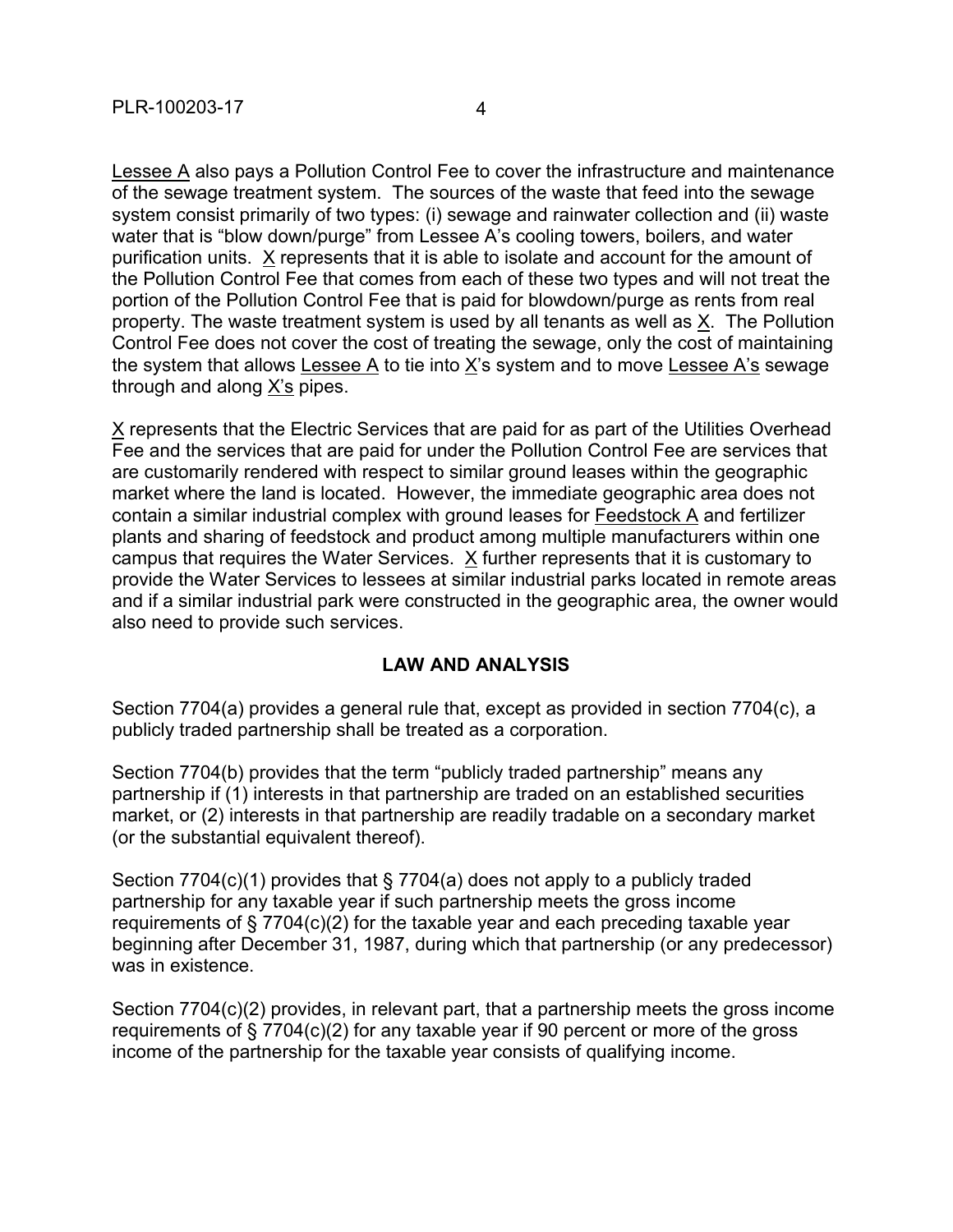PLR-100203-17 5

Section 7704(d)(1)(C) defines the term "qualifying income" to include real property rents, among other sources. Under section 7704(d)(3)(A), the term "real property rent" means amounts which would qualify as rent from real property under section 856(d) if such section were applied without regard to paragraph (2)(C) thereof (relating to independent contractor requirements) (emphasis added).

Section 7704(d)(1)(E) provides that the term "qualifying income" includes income and gains derived from the exploration, development, mining or production, processing, refining, transportation (including pipelines transporting gas, oil, or products thereof), or the marketing of any mineral or natural resource (including fertilizer, geothermal energy, and timber).

The Conference Report accompanying the Omnibus Budget Reconciliation Act of 1987 states:

Income and gains from certain activities with respect to minerals or natural resources are treated as passive-type income. Specifically, natural resources include fertilizer, geothermal energy, and timber, as well as oil, gas or products thereof. For this purpose, fertilizer includes plant nutrients such as sulphur, phosphate, potash, and nitrogen that are used for the production of crops and phosphate-based livestock feed.

H.R. Rep. No. 495, 100th Cong., 1st Sess. 943 (1987), 1987-3 C.B. 946-47.

Section 856(d)(1) provides that "rents from real property" include (subject to exclusions provided in section 856(d)(2)): (A) rents from interests in real property; (B) charges for services customarily furnished or rendered in connection with the rental of real property, whether or not such charges are separately stated; and (C) rent attributable to personal property leased under, or in connection with, a lease of real property, but only if the rent attributable to the personal property for the taxable year does not exceed 15 percent of the total rent, based on the average fair market values of the real property and personal property, for the taxable year attributable to both the real and personal property leased under, or in connection with, such lease.

Section 856(d)(2)(A) provides that rents from real property do not include amounts received or accrued, directly or indirectly, with respect to any real or personal property, if the determination of such amount depends, in whole or in part on the income or profits derived by any person from such property (except that any amount so received or accrued shall not be excluded from the term "rents from real property" solely by reason of being based on a fixed percentage or percentages of receipts of sales).

Section 856(d)(2)(C) provides that any impermissible tenant service income is excluded from the definition of "rents from real property." Section 856(d)(7)(A) defines "impermissible tenant service income" to mean, with respect to any real or personal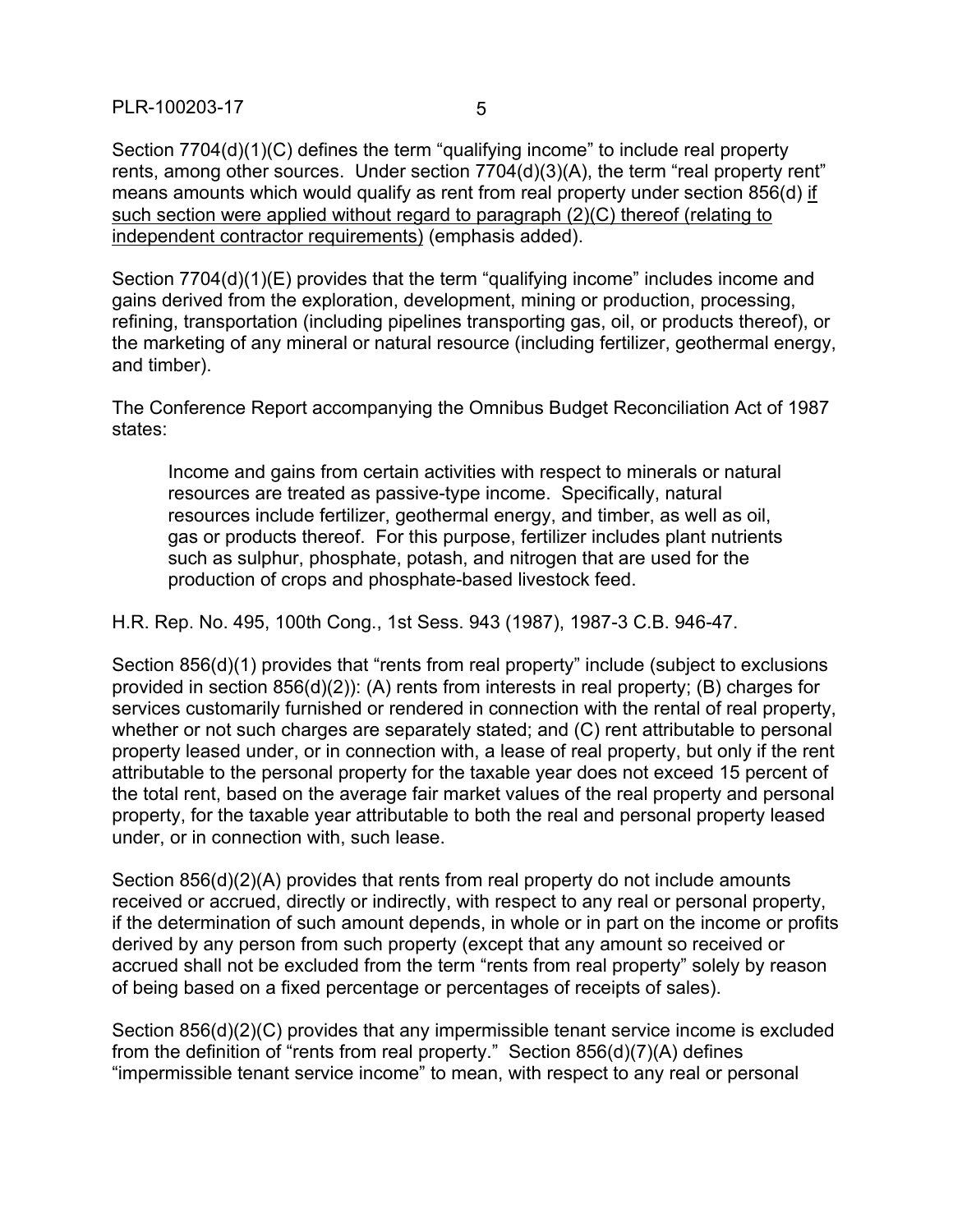PLR-100203-17 6

property, any amount received or accrued directly or indirectly by the REIT for services furnished or rendered by the REIT to the tenants of such property, or for managing or operating the property.

Section 856(d)(7)(C) provides certain exclusions from impermissible tenant service income. Section 856(d)(7)(C) provides that for purposes of section 856(d)(7)(A), (i) services furnished or rendered, or management or operation provided, through an independent contractor from whom the REIT does not derive or receive any income or through a taxable REIT subsidiary ("TRS") of the REIT shall not be treated as furnished, rendered, or provided by the REIT, and (ii) there shall not be taken into account any amount which would be excluded from unrelated business taxable income under section 512(b)(3) if received by an organization described in section 511(a)(2).

Section 1.856-4(a) of the Income Tax Regulations provides, in relevant part, that the term "rents from real property" means, generally, the gross amounts received for the use of, or the right to use, real property of the real estate investment trust ("REIT").

Section 1.856-4(b)(1) of the Income Tax Regulations provides that the term "rents from real property" includes charges for services customarily furnished or rendered in connection with the rental of real property, whether or not the charges are separately stated. Services furnished to the tenants of a particular building will be considered customary if, in the geographic market in which the building is located, tenants in buildings of a similar class are customarily provided with the service. In particular geographic areas where it is customary to furnish electricity or other utilities to tenants in buildings of a particular class, the submetering of those utilities to tenants in such buildings will be considered a customary service.

Section 1.856-4(b)(3) of the Income Tax Regulations provides that no amount received or accrued, directly or indirectly, with respect to any real property qualifies as "rents from real property" where the determination of the amount depends in whole or part on the income or profits derived by any person from the property. However, any amount so accrued or received shall not be excluded from the term "rents from real property" solely by reason of being based on a fixed percentage or percentages of receipts or sales.

The Flat Rent and Percentage Rent qualify as rents from real property as rent from an interest in real property, the Site. Furthermore, the Flat Rent and Percentage Rent are not excluded from rents from real property as rents depending in whole or part on the income or profits derived by any person from the property because the Percentage Rent is based on a fixed percentage of sales.

Section 7704(d)(3)(A) directs us to apply the definition of the term "rents from real property" set forth in section 856(d) without regard to paragraph (2)(C) thereof (relating to independent contractor requirements). Accordingly, publicly traded partnerships are not bound by the requirement that income from customary services must be either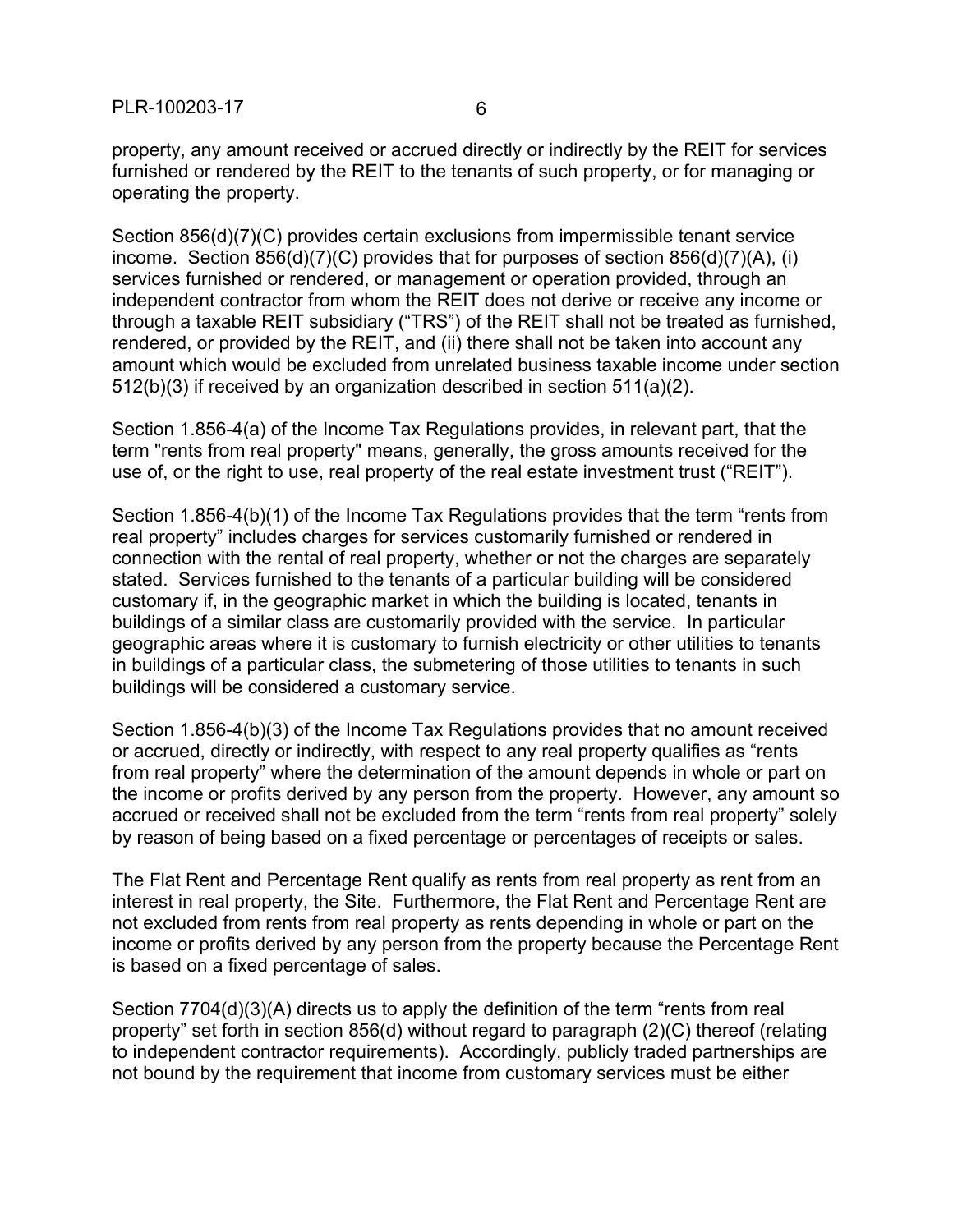performed by an independent contractor or be services that would be excluded from unrelated business taxable income under section 512(b)(3) to qualify as real property rent. Therefore, income earned for customary services furnished or rendered by a publicly traded partnership in connection with the rental of real property may constitute real property rent for purposes of section 7704(d)(3) without regard to the impermissible tenant service income rules and exceptions under section 856(d)(7). Since the Fees are earned in connection with the lease of real property to Lessee A, and X represents that the services performed for the Fees are services customarily furnished or rendered in connection with the rental of real property of a similar class in the geographic area in which the subject real property is located, the Fees constitute real property rents for purposes of section 7704(d)(3).

# **CONCLUSION**

Based solely on the materials submitted and the representations made, we conclude that income derived by Y from the production, storage, transportation, and marketing of Product A to both agricultural and non-agricultural customers is qualifying income for purposes of section 7704(d)(1)(E). This ruling only applies, however, to the extent that the products in question are of a grade that is consistent with industry standards for agricultural uses as a fertilizer and such product in the form sold is commonly sold and used as a fertilizer. In addition, this ruling does not apply to retail sales made directly to end users.

We also rule that the Flat Rent and Percentage Rent constitute rents from real property. Furthermore, the income from the Fees as payment for the enumerated services performed under the Agreement in connection with the rental of real property constitute rents from real property as charges for services customarily furnished or rendered in connection with the rental of real property under section 856(d)(1)(B), without regard to whether such amounts are excluded as impermissible tenant service income under section 856(d)(2)(C). Therefore, the Fees constitute qualifying income under section 7704(d)(1)(C) as "real property rents" within the meaning of that section."

Except as specifically provided, we express or imply no opinion as to the federal tax consequences of any aspect of any transaction or items discussed or referenced in this letter. In particular no opinion is express as to whether Y will meet the 90 percent gross income requirement of section 7704(c)(1) or whether any other type of income not addressed in this ruling is qualifying income under section 7704(d). In addition, no opinion is expressed or implied as to the application of section 856(d) in any other context.

This ruling is directed only to the taxpayer requesting it. However, in the event of a technical termination of Y under section 708(b)(1)(B), the resulting partnership may continue to rely on this ruling in determining its qualifying income under section